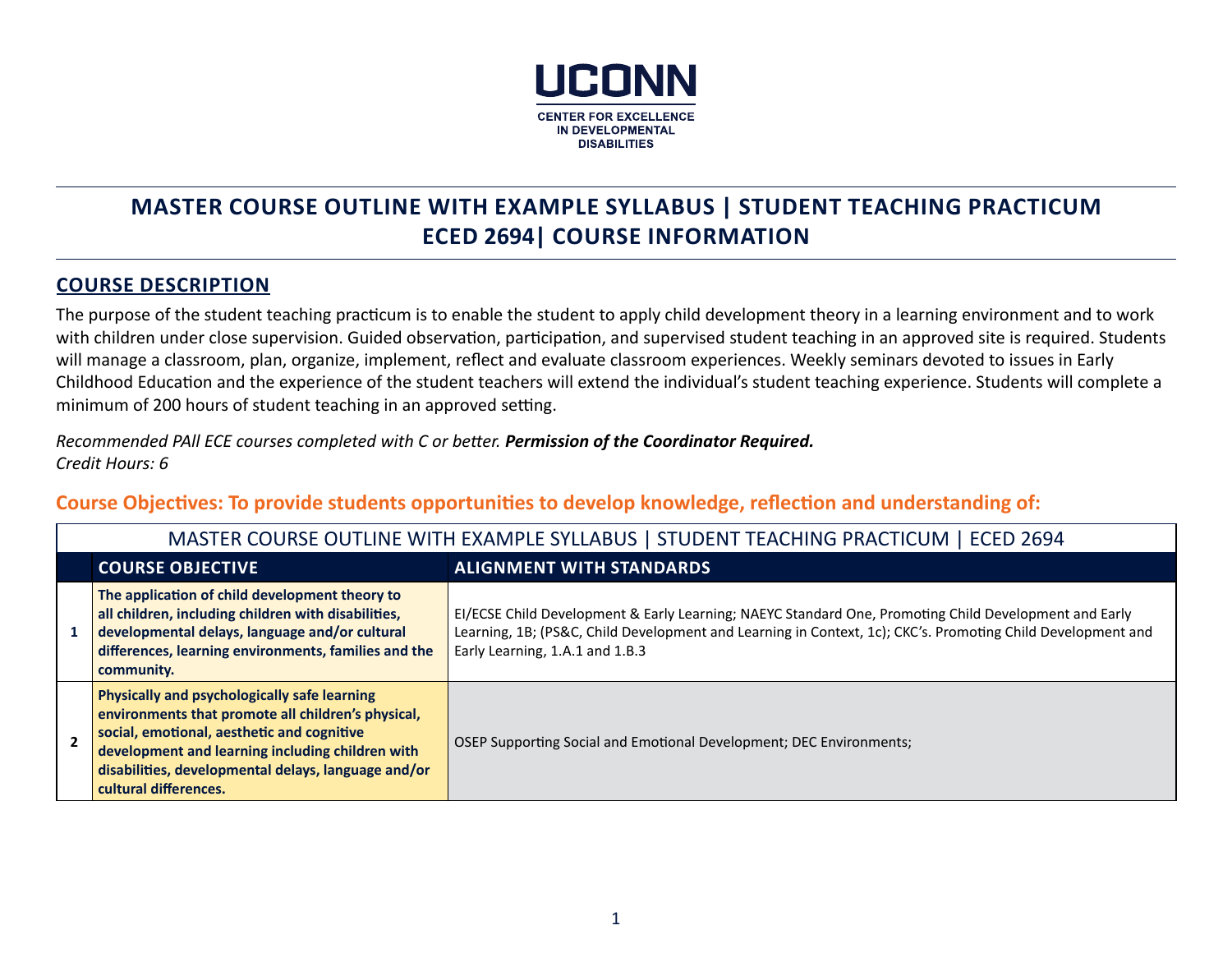|                         | MASTER COURSE OUTLINE WITH EXAMPLE SYLLABUS   STUDENT TEACHING PRACTICUM   ECED 2694                                                                                                                                                                                                                                                                                                                                                                                                           |                                                                                                                                                                                                                                                                                                                                                                                                                                                                                                                                                                                                                                                                                                                                                                                                                                                                                                                                                                                                                                                                                             |  |  |
|-------------------------|------------------------------------------------------------------------------------------------------------------------------------------------------------------------------------------------------------------------------------------------------------------------------------------------------------------------------------------------------------------------------------------------------------------------------------------------------------------------------------------------|---------------------------------------------------------------------------------------------------------------------------------------------------------------------------------------------------------------------------------------------------------------------------------------------------------------------------------------------------------------------------------------------------------------------------------------------------------------------------------------------------------------------------------------------------------------------------------------------------------------------------------------------------------------------------------------------------------------------------------------------------------------------------------------------------------------------------------------------------------------------------------------------------------------------------------------------------------------------------------------------------------------------------------------------------------------------------------------------|--|--|
|                         | <b>COURSE OBJECTIVE</b>                                                                                                                                                                                                                                                                                                                                                                                                                                                                        | <b>ALIGNMENT WITH STANDARDS</b>                                                                                                                                                                                                                                                                                                                                                                                                                                                                                                                                                                                                                                                                                                                                                                                                                                                                                                                                                                                                                                                             |  |  |
| 3                       | <b>Collaboration and consultation with other</b><br>professionals to support all children's learning<br>and well being including children with disabilities,<br>developmental delays, language and/or cultural<br>differences.                                                                                                                                                                                                                                                                 | OSEP Collaborating; DEC Teaming and Collaboration; EI/ECSE Collaborating and Teaming; NAEYC Standard Six, 6c;<br>(PS&C, Standard Six, Professionalism as an Early Childhood Educator, 6d)                                                                                                                                                                                                                                                                                                                                                                                                                                                                                                                                                                                                                                                                                                                                                                                                                                                                                                   |  |  |
| $\overline{\mathbf{4}}$ | The Cycle of Intentional Teaching: Planning,<br>Implementing, Observing, and Assessing.                                                                                                                                                                                                                                                                                                                                                                                                        | OSEP Observing and Collecting Data for Progress Monitoring, and Intervention and Instruction, DEC Assessment<br>A9 and Instruction INS4; EI/ECSE Assessment Processes, Using Responsive, Reciprocal Interactions, Interventions<br>and Instruction and Application of Curriculum Frameworks in the Planning of Meaningful Learning Experiences;<br>NAEYC Standard Three, Observing, Documenting and Assessing, 3a; Standard Four, Using Developmentally<br>Effective Approaches, all elements and Standard Five, Using Content Knowledge to Build Meaningful Curriculum,<br>all elements; (PS&C, Standard Three, Child Observation, Documentation, and Assessment, 3a; Standard Four,<br>Developmentally, Culturally, and Linguistically. Appropriate Teaching Practices, all competencies and Standard<br>Five, Knowledge, Application, and Integration of Academic Content in the Early Childhood Curriculum all<br>competencies); CKC's, Observing, Documenting and Assessing, 4.A.3 and Building a Meaningful Planned Program<br>of Learning and Development, 3.A.3.                    |  |  |
| 5                       | Developmentally, individually, and culturally<br>appropriate learning experiences plans (LEP)<br>within and across disciplines, based on knowledge<br>of individual children (typical and atypical), State<br>standards, domains and content areas taking into<br>consideration the family, the community, and<br>curricular goals and objectives to meet the needs<br>of all children including children with disabilities,<br>developmental delays, language and/or cultural<br>differences. | OSEP Intervention and Instruction, Literacy and STEM; DEC Instruction, INS4, and Transitions, TR2; EI/ECSE Using<br>Responsive, Reciprocal Interactions, Interventions and Instruction, Interaction, Intervention, Instruction and<br>Application of Curriculum Frameworks in the Planning of Meaningful Learning Experiences; NAEYC Standard<br>Three, Observing, Documenting and Assessing, 3a; Standard Four, Using Developmentally Effective Approaches,<br>all elements and Standard Five, Using Content Knowledge to Build Meaningful Curriculum, all elements; (PS&C<br>, Standard Three, Child Observation, Documentation, and Assessment, 3a; Standard Four, Developmentally,<br>Culturally, and Linguistically. Appropriate Teaching Practices, all competencies and Standard Five, Knowledge,<br>Application, and Integration of Academic Content in the Early Childhood Curriculum all competencies); CKC's,<br>Building a Meaningful Planned Program of Learning and Development, 3.A.3 and Using Developmentally Effective<br>Approaches for Facilitating Experiences, 2.A.2. |  |  |
| 6                       | <b>Observation and assessment of children including</b><br>children with disabilities, developmental delays,<br>language and/or cultural differences.                                                                                                                                                                                                                                                                                                                                          | OSEP Observing and Collecting Data for Progress Monitoring and Intervention and Instruction, DEC Assessment,<br>A9; EI/ECSE Assessment Processes, NAEYC Standard Three, Observing, Documenting, and Assessing, all elements;<br>(PS&C, Standard Three, Child Observation, Documentation, and Assessment, all competencies); CKC's, Observing,<br>Documenting and Assessing, 4.A.1, and 4.A.3.                                                                                                                                                                                                                                                                                                                                                                                                                                                                                                                                                                                                                                                                                               |  |  |
| $\overline{7}$          | Positive social skills and interaction between and<br>among adults and children including children with<br>disabilities, developmental delays, language and/or<br>cultural differences.                                                                                                                                                                                                                                                                                                        | OSEP Supporting Social & Emotional Development; DEC Interaction, INT2; EI/ECSE Interaction Intervention,<br>Instruction; NAEYC, Standard Four, Observing, Documenting and Assessing, 4a; (PS&C, Standard Four,<br>Developmentally, Culturally, and Linguistically Appropriate Teaching Practices, 4a); CKC's, Using Developmentally<br>Effective Approaches for Facilitating Experiences, 2.A.2.                                                                                                                                                                                                                                                                                                                                                                                                                                                                                                                                                                                                                                                                                            |  |  |
| 8                       | Reflection upon and evaluation of themselves as<br>teachers.                                                                                                                                                                                                                                                                                                                                                                                                                                   | EI/ECSE Professionalism and Ethical Practices; NAEYC Standard Six, Becoming a Professional, 6a, 6b and 6d.<br>(PS&C, Standard Six, Professionalism as an Early Childhood Educator, 6a, 6b and 6e)                                                                                                                                                                                                                                                                                                                                                                                                                                                                                                                                                                                                                                                                                                                                                                                                                                                                                           |  |  |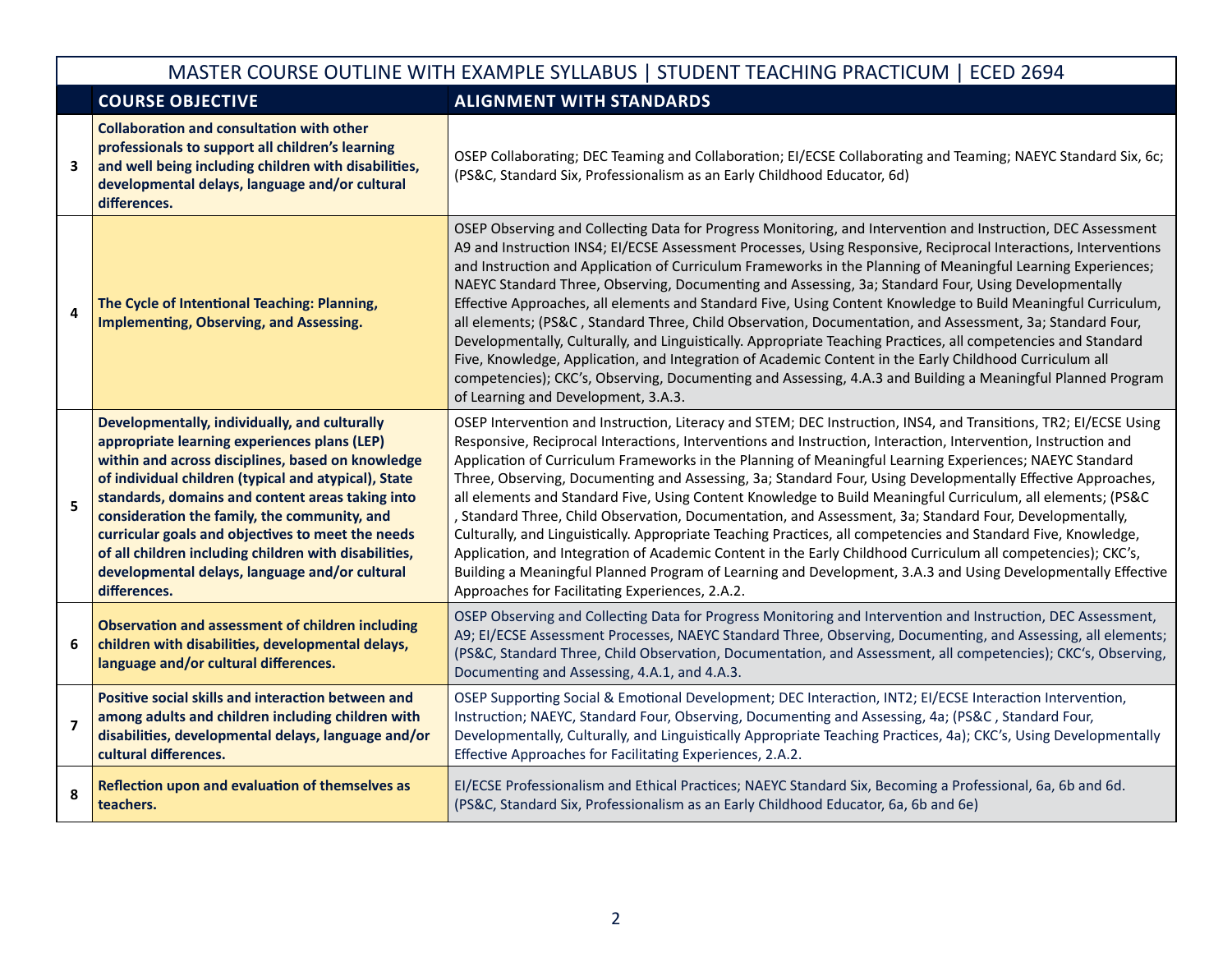|    |                                                                                                                                                                                                       | MASTER COURSE OUTLINE WITH EXAMPLE SYLLABUS   STUDENT TEACHING PRACTICUM   ECED 2694                                                                                                                                                                                                                                                                                                                                                                                                         |  |
|----|-------------------------------------------------------------------------------------------------------------------------------------------------------------------------------------------------------|----------------------------------------------------------------------------------------------------------------------------------------------------------------------------------------------------------------------------------------------------------------------------------------------------------------------------------------------------------------------------------------------------------------------------------------------------------------------------------------------|--|
|    | <b>COURSE OBJECTIVE</b><br><b>ALIGNMENT WITH STANDARDS</b>                                                                                                                                            |                                                                                                                                                                                                                                                                                                                                                                                                                                                                                              |  |
|    | Current ethical and policy issues in early care and<br>education including those issues of working with<br>children with disabilities, developmental delays,<br>language and/or cultural differences. | EI/ECSE Professionalism and Ethical Practices; NAEYC Standard Six, Becoming a Professional, 6b; (PS&C Standard<br>Six, Professionalism as an Early Childhood Educator, 6b); CKC's Promoting Child Development and Early Learning<br>1.B.3.                                                                                                                                                                                                                                                   |  |
| 10 | The importance of the home-school connection<br>including families from diverse backgrounds.                                                                                                          | OSEP Working with Children and Families from Diverse Backgrounds, Engaging and Communicating with Families;<br>DEC Family, F1 and F6 and Transitions TR2; EI/ECSE Partnering with Families 1 and 2 and Professionalism and<br>Ethical Practices; NAEYC Standard Two, Building Family and Community Relationships, 2a and 2B; (PS&C, Standard<br>Two, Family-Teacher Partnerships and Community Connections, 2a and 2b); CKC's, Building Family & Community<br>Relationships 5.A.1 and 5.A.2. |  |
| 11 | Professionalism including reflection, advocacy, and<br>the students' own philosophy of inclusive early<br>education.                                                                                  | NAEYC, Standard Six, Becoming a Professional 6a, 6d. (PS&C, Standard Six, Professionalism as an Early Childhood<br>Educator, 6a, 6b, 6d and 6e)                                                                                                                                                                                                                                                                                                                                              |  |

# **Student Outcomes: Upon completion of this course, students will be able to:**

|                          | MASTER COURSE OUTLINE WITH EXAMPLE SYLLABUS   STUDENT TEACHING PRACTICUM   ECED 2694                                                                                                                                                                                                                             |                                                                                                                                                                                                                                                         |  |  |
|--------------------------|------------------------------------------------------------------------------------------------------------------------------------------------------------------------------------------------------------------------------------------------------------------------------------------------------------------|---------------------------------------------------------------------------------------------------------------------------------------------------------------------------------------------------------------------------------------------------------|--|--|
|                          | <b>STUDENT OUTCOMES</b>                                                                                                                                                                                                                                                                                          | <b>ALIGNMENT WITH STANDARDS</b>                                                                                                                                                                                                                         |  |  |
|                          | Apply child development theories to their work with<br>all children (typically and atypically developing),<br>learning environments, families, and the community.                                                                                                                                                | EI/ECSE Child Development & Early Learning; NAEYC Standard One, Promoting Child Development and Early<br>Learning, 1B; (PS&C, Child Development and Learning in Context, 1c); CKC's. Promoting Child Development and<br>Early Learning, 1.A.1 and 1.B.3 |  |  |
| $\overline{\phantom{a}}$ | <b>Establish and maintain physically and emotionally</b><br>safe learning environments that promote physical,<br>social, emotional, aesthetic and cognitive<br>development and learning for all children including<br>children with disabilities, developmental delays,<br>language and/or cultural differences. | OSEP Supporting Social & Emotional Development; DEC Environments;                                                                                                                                                                                       |  |  |
|                          | <b>Collaborate and consult with other professionals</b><br>to support all children's learning and well-being<br>including children with disabilities, developmental<br>delays, language and/or cultural differences.                                                                                             | OSEP Collaborating; DEC Teaming and Collaboration; EI/ECSE Collaborating and Teaming; NAEYC Standard Six, 6c;<br>(PS&C, Standard Six, Professionalism as an Early Childhood Educator, 6d)                                                               |  |  |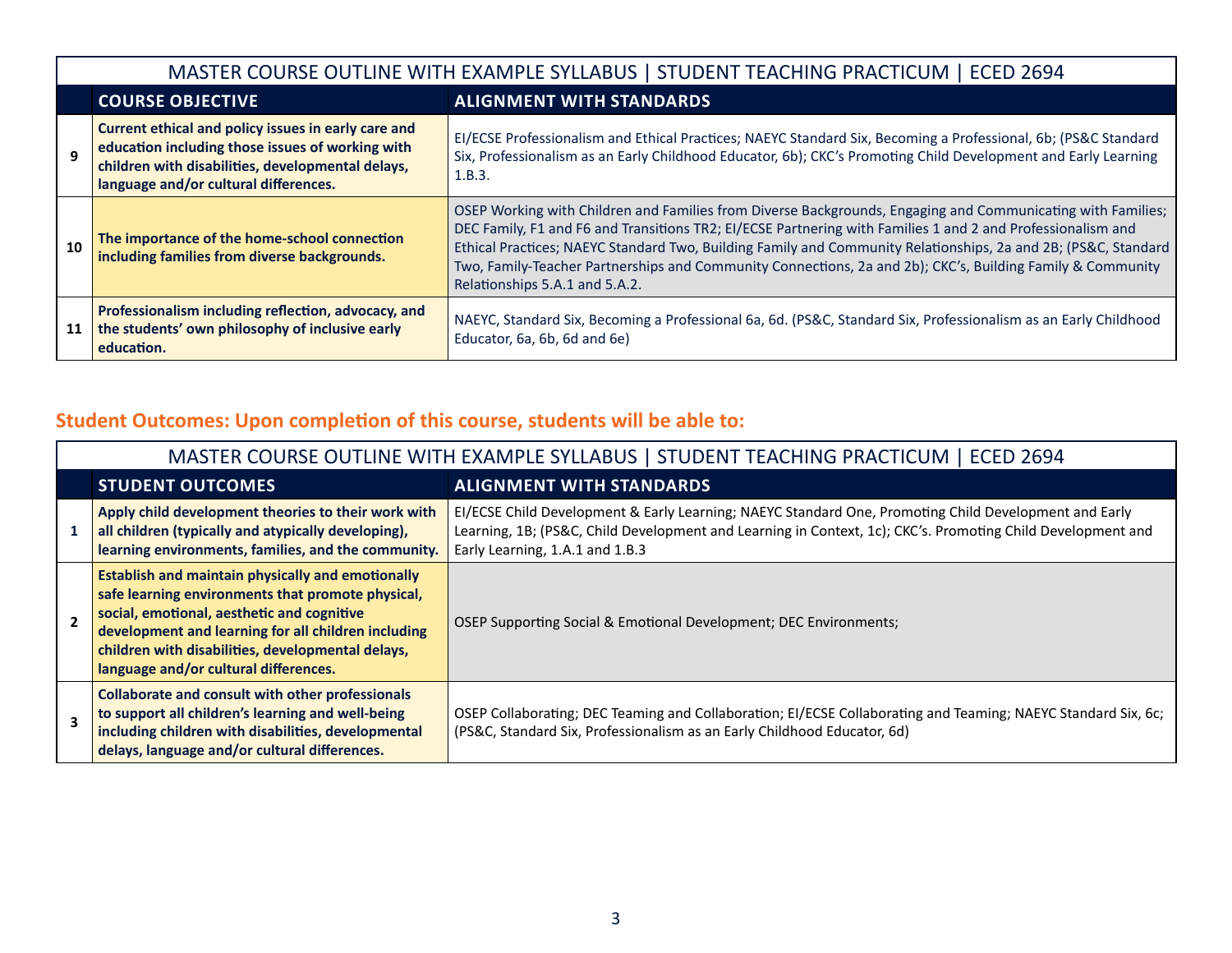|                         | MASTER COURSE OUTLINE WITH EXAMPLE SYLLABUS   STUDENT TEACHING PRACTICUM   ECED 2694                                                                                                                                                                                                                                                                                                                                                                                                    |                                                                                                                                                                                                                                                                                                                                                                                                                                                                                                                                                                                                                                                                                                                                                                                                                                                                                                                                                                                                                                                                                                |  |  |
|-------------------------|-----------------------------------------------------------------------------------------------------------------------------------------------------------------------------------------------------------------------------------------------------------------------------------------------------------------------------------------------------------------------------------------------------------------------------------------------------------------------------------------|------------------------------------------------------------------------------------------------------------------------------------------------------------------------------------------------------------------------------------------------------------------------------------------------------------------------------------------------------------------------------------------------------------------------------------------------------------------------------------------------------------------------------------------------------------------------------------------------------------------------------------------------------------------------------------------------------------------------------------------------------------------------------------------------------------------------------------------------------------------------------------------------------------------------------------------------------------------------------------------------------------------------------------------------------------------------------------------------|--|--|
|                         | <b>STUDENT OUTCOMES</b>                                                                                                                                                                                                                                                                                                                                                                                                                                                                 | <b>ALIGNMENT WITH STANDARDS</b>                                                                                                                                                                                                                                                                                                                                                                                                                                                                                                                                                                                                                                                                                                                                                                                                                                                                                                                                                                                                                                                                |  |  |
| 4                       | Incorporate the Cycle of Intentional Teaching into<br>their student teaching practice.                                                                                                                                                                                                                                                                                                                                                                                                  | OSEP Observing and Collecting Data for Progress Monitoring and Intervention and Instruction, DEC Assessment,<br>A9 and Instruction INS4; EI/ECSE Assessment Processes, Using Responsive, Reciprocal Interactions, Interventions<br>and Instruction, Application of Curriculum Frameworks in the Planning of Meaningful Learning Experiences;<br>NAEYC Standard Three, Observing, Documenting and Assessing, 3a; Standard Four, Using Developmentally<br>Effective Approaches, all elements and Standard Five, Using Content Knowledge to Build Meaningful Curriculum,<br>all elements; (PS&C, Standard Three, Child Observation, Documentation, and Assessment, 3a; Standard Four,<br>Developmentally, Culturally, and Linguistically. Appropriate Teaching Practices, all competencies and Standard<br>Five, Knowledge, Application, and Integration of Academic Content in the Early Childhood Curriculum all<br>competencies); CKC's, Observing, Documenting and Assessing, 4.A.3 and Building a Meaningful Planned Program<br>of Learning and Development, 3.A.3.                          |  |  |
| 5                       | Plan and implement developmentally, individually,<br>and culturally appropriate learning experiences<br>plans (LEP) within and across disciplines, based on<br>knowledge of individual children, State standards,<br>domains and content areas taking into consideration<br>the family, the community, and curricular goals and<br>objectives to meet the needs of all children including<br>children with disabilities, developmental delays,<br>language and/or cultural differences. | OSEP Intervention and Instruction and Literacy and STEM; DEC Instruction, INS4, and Transitions, TR2; EI/ECSE<br>Using Responsive, Reciprocal Interactions, Interventions and Instruction, Interaction, Intervention, Instruction<br>and Application of Curriculum Frameworks in the Planning of Meaningful Learning Experiences; NAEYC Standard<br>Three, Observing, Documenting and Assessing, 3a; Standard Four, Using Developmentally Effective Approaches,<br>all elements and Standard Five, Using Content Knowledge to Build Meaningful Curriculum, all elements; (PS&C<br>, Standard Three, Child Observation, Documentation, and Assessment, 3a; Standard Four, Developmentally,<br>Culturally, and Linguistically. Appropriate Teaching Practices, all competencies and Standard Five, Knowledge,<br>Application, and Integration of Academic Content in the Early Childhood Curriculum all competencies); CKC's,<br>Building a Meaningful Planned Program of Learning and Development, 3.A.3 and Using Developmentally Effective<br>Approaches for Facilitating Experiences, 2.A.2. |  |  |
| 6                       | <b>Observe and Assess children including children with</b><br>disabilities, developmental delays, language and/or<br>cultural differences.                                                                                                                                                                                                                                                                                                                                              | OSEP Observing and Collecting Data for Progress Monitoring and Intervention and Instruction, DEC Assessment,<br>A9; EI/ECSE Assessment Processes, NAEYC Standard Three, Observing, Documenting, and Assessing, all elements;<br>(PS&C, Standard Three, Child Observation, Documentation, and Assessment, all competencies); CKC's, Observing,<br>Documenting and Assessing, 4.A.1, and 4.A.3.                                                                                                                                                                                                                                                                                                                                                                                                                                                                                                                                                                                                                                                                                                  |  |  |
| $\overline{\mathbf{z}}$ | Teach and facilitate positive social skills and<br>interaction between and among adults and children<br>including children with disabilities, developmental<br>delays, language and/or cultural differences.                                                                                                                                                                                                                                                                            | OSEP Supporting Social & Emotional Development; DEC INT2 Interaction; EI/ECSE Interaction Intervention,<br>Instruction; NAEYC Standard Four, Using Developmentally Effective Approaches, 4a; (PS&C, Standard<br>Four, Developmentally, Culturally, and Linguistically Appropriate Teaching Practices, 4a); CKC 2A2 Using<br>Developmentally effective approaches for facilitating experiences;                                                                                                                                                                                                                                                                                                                                                                                                                                                                                                                                                                                                                                                                                                 |  |  |
| 8                       | Reflect upon and evaluate themselves as teachers.                                                                                                                                                                                                                                                                                                                                                                                                                                       | EI/ECSE, Professionalism and Ethical Practices; NAEYC Standard Six, Becoming a Professional, 6a, 6b and 6d;<br>(PS&C, Standard Six, Professionalism as an Early Childhood Educator, 6a, 6b and 6e)                                                                                                                                                                                                                                                                                                                                                                                                                                                                                                                                                                                                                                                                                                                                                                                                                                                                                             |  |  |
| 9                       | Identify and explore the current ethical and policy<br>issues in early care and education including those<br>issues of working with children with disabilities,<br>developmental delays, language and/or cultural<br>differences.                                                                                                                                                                                                                                                       | EI/ECSE Professionalism and Ethical Practices; NAEYC Standard Six, Becoming a Professional, 6b; (PS&C Standard<br>Six, Professionalism as an Early Childhood Educator, 6b); CKC's Promoting Child Development and Early Learning<br>1.B.3.                                                                                                                                                                                                                                                                                                                                                                                                                                                                                                                                                                                                                                                                                                                                                                                                                                                     |  |  |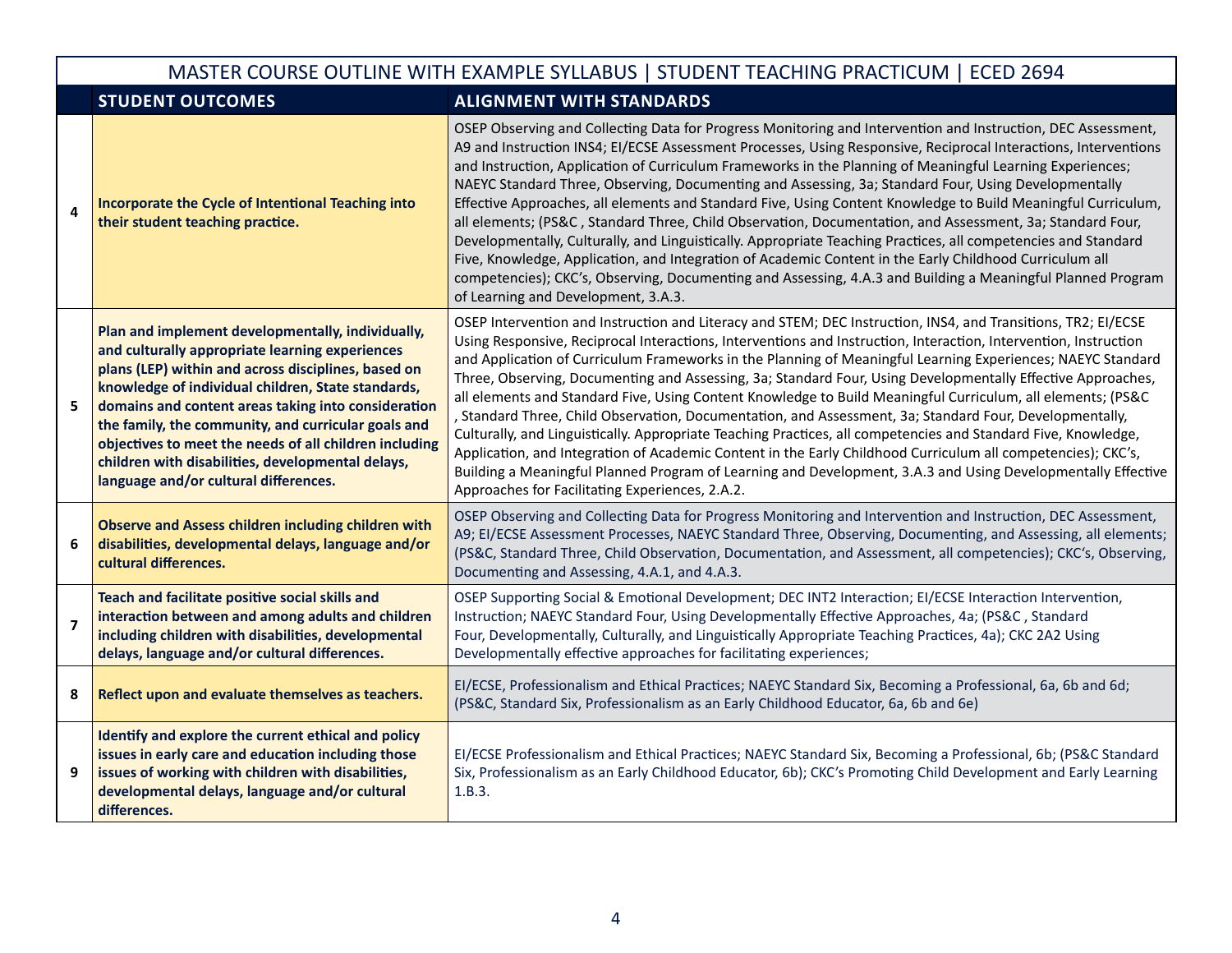|    |                                                                                                                                                                                                                                                                                                                                                                        | MASTER COURSE OUTLINE WITH EXAMPLE SYLLABUS   STUDENT TEACHING PRACTICUM   ECED 2694                                                                                                                                                                                                                                                                                                                                                                                                            |  |
|----|------------------------------------------------------------------------------------------------------------------------------------------------------------------------------------------------------------------------------------------------------------------------------------------------------------------------------------------------------------------------|-------------------------------------------------------------------------------------------------------------------------------------------------------------------------------------------------------------------------------------------------------------------------------------------------------------------------------------------------------------------------------------------------------------------------------------------------------------------------------------------------|--|
|    | <b>STUDENT OUTCOMES</b>                                                                                                                                                                                                                                                                                                                                                | <b>ALIGNMENT WITH STANDARDS</b>                                                                                                                                                                                                                                                                                                                                                                                                                                                                 |  |
| 10 | Incorporate in lesson planning and other activities<br>the home-school connection including families from<br>diverse backgrounds.                                                                                                                                                                                                                                      | OSEP Working with Children and Families from Diverse Backgrounds and Engaging and Communicating with<br>Families; DEC Family, F1 and F6 and Transitions TR2; El/ECSE Partnering with Families 1 and 2 and Professionalism<br>and Ethical Practices; NAEYC Standard Two, Building Family and Community Relationships, 2a and 2B; (PS&C,<br>Standard Two, Family-Teacher Partnerships and Community Connections, 2a and 2b); CKC's, Building Family &<br>Community Relationships 5.A.1 and 5.A.2. |  |
| 11 | Demonstrate professionalism which may include,<br>professional development through research,<br>exhibiting essential dispositions, creating their own<br>philosophy of inclusive early childhood education,<br>updating a resume, participating in advocacy for the<br>profession, employing sound interviewing skills, and/<br>or designing a professional portfolio. | NAEYC, Standard Six, Becoming a Professional 6a, 6d; (PS&C, Standard Six, Professionalism as an Early Childhood<br>Educator, 6a, 6b, 6d and 6e)                                                                                                                                                                                                                                                                                                                                                 |  |

## **Course Content:**

| MASTER COURSE OUTLINE WITH EXAMPLE SYLLABUS   STUDENT TEACHING PRACTICUM   ECED 2694                                                                                                                                   |                                                                                                                                                                                                                                                         |  |  |  |
|------------------------------------------------------------------------------------------------------------------------------------------------------------------------------------------------------------------------|---------------------------------------------------------------------------------------------------------------------------------------------------------------------------------------------------------------------------------------------------------|--|--|--|
| <b>COURSE CONTENT</b>                                                                                                                                                                                                  | <b>ALIGNMENT WITH STANDARDS</b>                                                                                                                                                                                                                         |  |  |  |
| Review child development theory and its application<br>to practice with all children including children with<br>disabilities, developmental delays, language and/or<br>cultural differences.                           | EI/ECSE Child Development & Early Learning; NAEYC Standard One, Promoting Child Development and Early<br>Learning, 1B; (PS&C, Child Development and Learning in Context, 1c); CKC's. Promoting Child Development and<br>Early Learning, 1.A.1 and 1.B.3 |  |  |  |
| Inclusive settings and Universal Design of physically<br>and psychologically safe learning environments.                                                                                                               | <b>DEC Environments;</b>                                                                                                                                                                                                                                |  |  |  |
| <b>Teaming and Collaboration with other professionals</b><br>to support all children's learning and well-being<br>including children with disabilities, developmental<br>delays, language and/or cultural differences. | OSEP Collaborating; DEC Teaming and Collaboration; EI/ECSE Collaborating and Teaming; NAEYC Standard Six,<br>Becoming a Professional 6c; (PS&C, Standard Six, Professionalism as an Early Childhood Educator, 6d)                                       |  |  |  |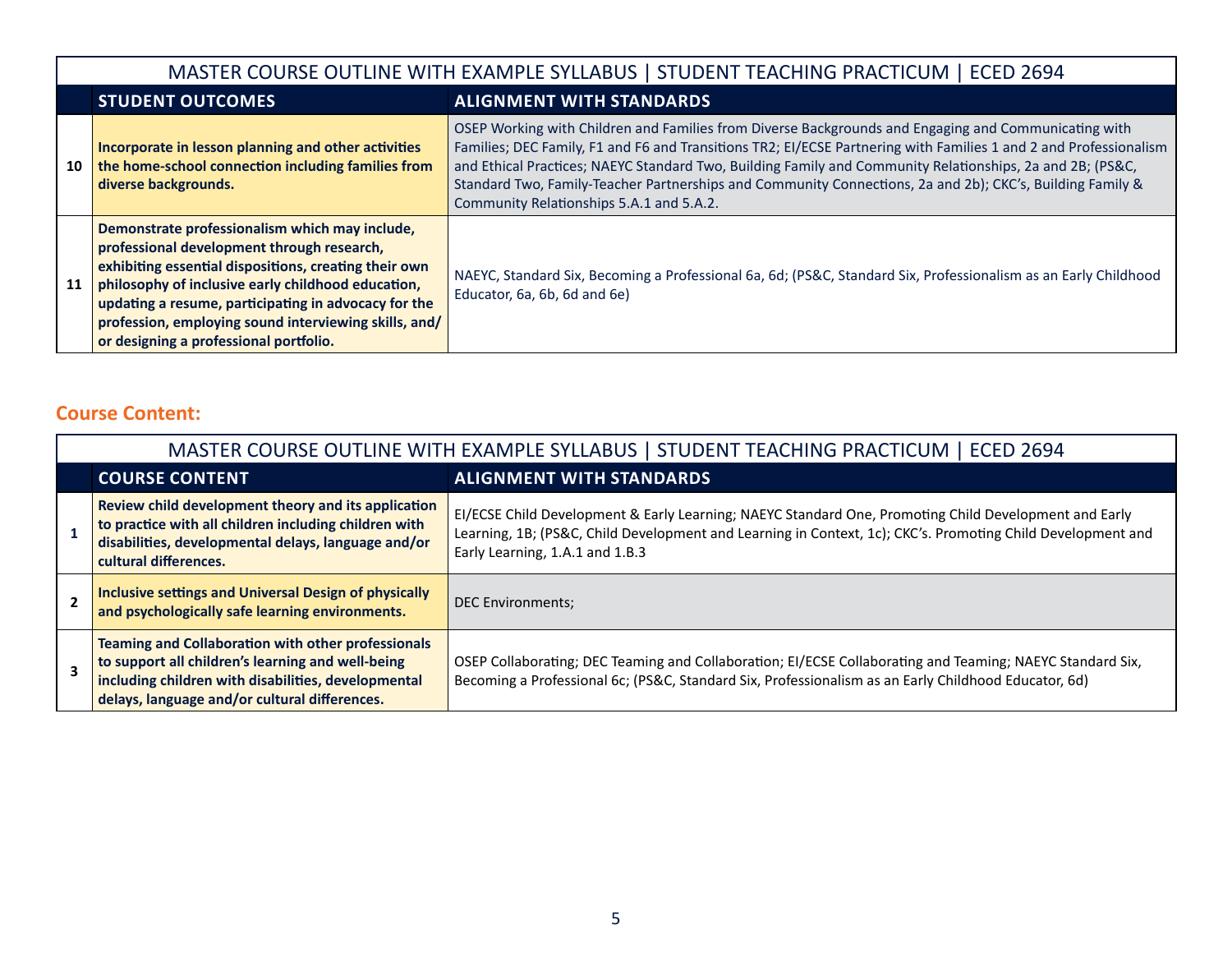|                | MASTER COURSE OUTLINE WITH EXAMPLE SYLLABUS   STUDENT TEACHING PRACTICUM   ECED 2694                                                                                                                                                                                                                                                                               |                                                                                                                                                                                                                                                                                                                                                                                                                                                                                                                                                                                                                                                                                                                                                                                                                                                                                                                                                                                                                                                                                                |  |  |
|----------------|--------------------------------------------------------------------------------------------------------------------------------------------------------------------------------------------------------------------------------------------------------------------------------------------------------------------------------------------------------------------|------------------------------------------------------------------------------------------------------------------------------------------------------------------------------------------------------------------------------------------------------------------------------------------------------------------------------------------------------------------------------------------------------------------------------------------------------------------------------------------------------------------------------------------------------------------------------------------------------------------------------------------------------------------------------------------------------------------------------------------------------------------------------------------------------------------------------------------------------------------------------------------------------------------------------------------------------------------------------------------------------------------------------------------------------------------------------------------------|--|--|
|                | <b>COURSE CONTENT</b>                                                                                                                                                                                                                                                                                                                                              | <b>ALIGNMENT WITH STANDARDS</b>                                                                                                                                                                                                                                                                                                                                                                                                                                                                                                                                                                                                                                                                                                                                                                                                                                                                                                                                                                                                                                                                |  |  |
| 4              | Cycle of Intentional teaching and how it applies to<br>planning, implementing, observing, and assessing.                                                                                                                                                                                                                                                           | OSEP Observing and Collecting Data for Progress Monitoring and Intervention and Instruction, DEC Assessment,<br>A9 and Instruction INS4; EI/ECSE Assessment Processes, Using Responsive, Reciprocal Interactions, Interventions<br>and Instruction, Application of Curriculum Frameworks in the Planning of Meaningful Learning Experiences;<br>NAEYC Standard Three, Observing, Documenting and Assessing, 3a; Standard Four, Using Developmentally<br>Effective Approaches, all elements and Standard Five, Using Content Knowledge to Build Meaningful Curriculum,<br>all elements; (PS&C, Standard Three, Child Observation, Documentation, and Assessment, 3a; Standard Four,<br>Developmentally, Culturally, and Linguistically. Appropriate Teaching Practices, all competencies and Standard<br>Five, Knowledge, Application, and Integration of Academic Content in the Early Childhood Curriculum all<br>competencies); CKC's, Observing, Documenting and Assessing, 4.A.3 and Building a Meaningful Planned Program<br>of Learning and Development, 3.A.3.                          |  |  |
| 5              | <b>Developmentally Appropriate Learning Experience</b><br>Plans based on knowledge of individual children,<br>State standards, domains and content areas<br>including, teaching strategies, home-school<br>connection, and accommodations for all children<br>including children with disabilities, developmental<br>delays, language and/or cultural differences. | OSEP Intervention and Instruction and Literacy and STEM; DEC Instruction, INS4, and Transitions, TR2; EI/ECSE<br>Using Responsive, Reciprocal Interactions, Interventions and Instruction, Interaction, Intervention, Instruction<br>and Application of Curriculum Frameworks in the Planning of Meaningful Learning Experiences; NAEYC Standard<br>Three, Observing, Documenting and Assessing, 3a; Standard Four, Using Developmentally Effective Approaches,<br>all elements and Standard Five, Using Content Knowledge to Build Meaningful Curriculum, all elements; (PS&C<br>, Standard Three, Child Observation, Documentation, and Assessment, 3a; Standard Four, Developmentally,<br>Culturally, and Linguistically. Appropriate Teaching Practices, all competencies and Standard Five, Knowledge,<br>Application, and Integration of Academic Content in the Early Childhood Curriculum all competencies); CKC's,<br>Building a Meaningful Planned Program of Learning and Development, 3.A.3 and Using Developmentally Effective<br>Approaches for Facilitating Experiences, 2.A.2. |  |  |
| 6              | <b>Observation and Assessment including children with</b><br>disabilities, developmental delays, language and/or<br>cultural differences.                                                                                                                                                                                                                          | OSEP Observing and Collecting Data for Progress Monitoring and Intervention and Instruction, DEC Assessment,<br>A9; EI/ECSE Assessment Processes, NAEYC Standard Three, Observing, Documenting, and Assessing, all elements;<br>(PS&C, Standard Three, Child Observation, Documentation, and Assessment, all competencies); CKC's, Observing,<br>Documenting and Assessing, 4.A.1, and 4.A.3.                                                                                                                                                                                                                                                                                                                                                                                                                                                                                                                                                                                                                                                                                                  |  |  |
| $\overline{7}$ | <b>Responsive Teaching and the importance of</b><br>relationships. Including Classroom management,<br>the role of guidance, problem-solving and conflict<br>resolution to support all children including children<br>with disabilities, developmental delays, language<br>and/or cultural differences.                                                             | OSEP Supporting Social and Emotional Development; DEC Interaction, INT2; EI/ECSE Interaction Intervention,<br>Instruction; NAEYC Standard Four, Using Developmentally Effective Approaches, 4a; (PS&C, Standard Four,<br>Developmentally, Culturally, and Linguistically Appropriate Teaching Practices, 4a); CKC's, Using Developmentally<br>Effective Approaches for Facilitating Experiences, 2.A.2.                                                                                                                                                                                                                                                                                                                                                                                                                                                                                                                                                                                                                                                                                        |  |  |
| 8              | Self-reflection and evaluation as it relates to one's<br>own teaching philosophy and practice.                                                                                                                                                                                                                                                                     | NAEYC Standard Six, Becoming a Professional 6a. 6b and 6d; (PS&C, Standard Six, Professionalism as an Early<br>Childhood Educator, 6a, 6b and 6e)                                                                                                                                                                                                                                                                                                                                                                                                                                                                                                                                                                                                                                                                                                                                                                                                                                                                                                                                              |  |  |
| 9              | <b>NAEYC Code of Ethical Conduct and current policy</b><br>issues in early childhood education including policy<br>regarding working with children with disabilities,<br>developmental delays, language and/or cultural<br>differences.                                                                                                                            | EI/ECSE Professionalism and Ethical Practices; NAEYC Standard Six, Becoming a Professional, 6b; (PS&C Standard<br>Six, Professionalism as an Early Childhood Educator, 6b); CKC's Promoting Child Development and Early Learning<br>1.B.3.                                                                                                                                                                                                                                                                                                                                                                                                                                                                                                                                                                                                                                                                                                                                                                                                                                                     |  |  |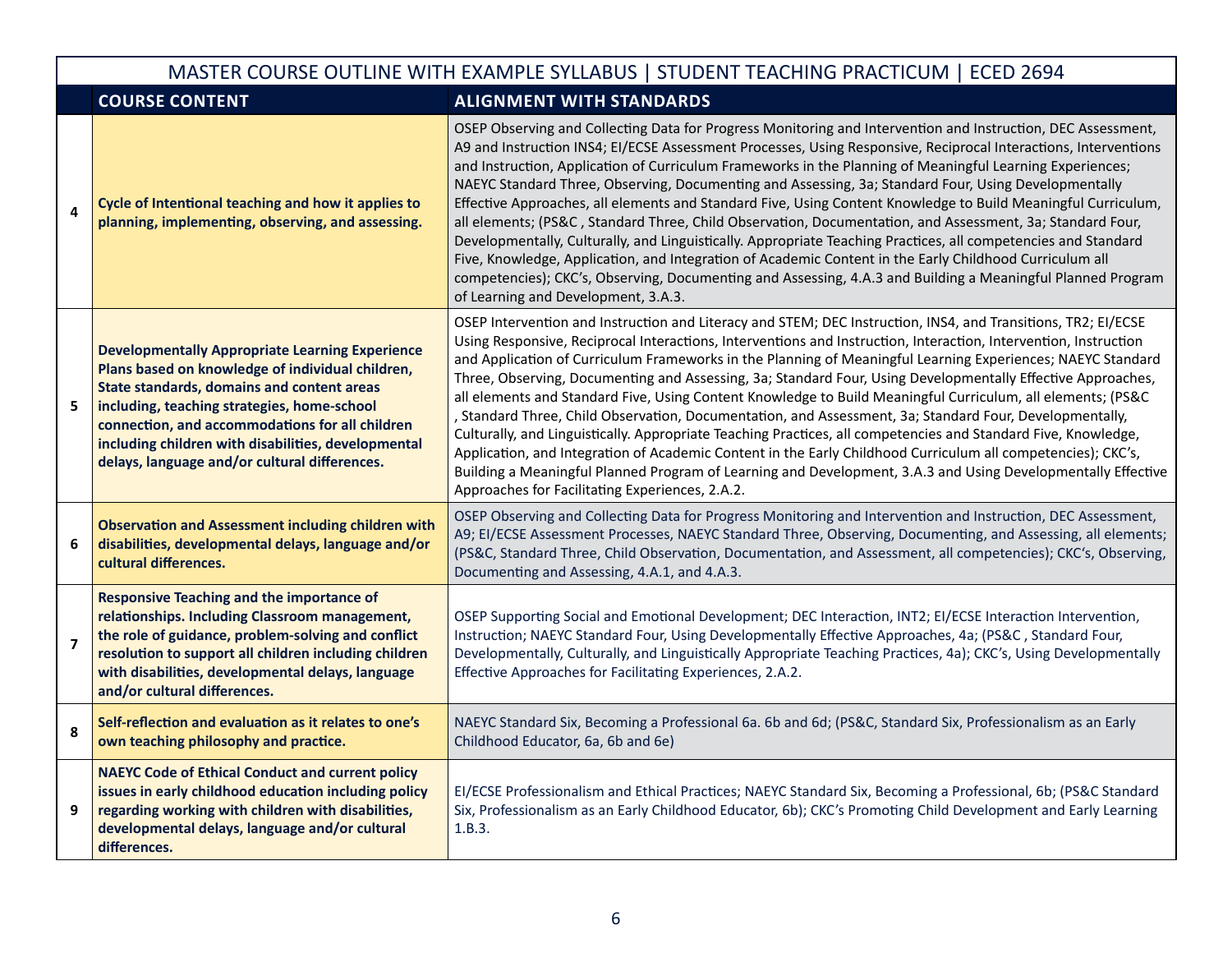|    |                                                                                                                                                                                | MASTER COURSE OUTLINE WITH EXAMPLE SYLLABUS   STUDENT TEACHING PRACTICUM   ECED 2694                                                                                                                                                                                                                                                                                                                                                                                                              |  |  |
|----|--------------------------------------------------------------------------------------------------------------------------------------------------------------------------------|---------------------------------------------------------------------------------------------------------------------------------------------------------------------------------------------------------------------------------------------------------------------------------------------------------------------------------------------------------------------------------------------------------------------------------------------------------------------------------------------------|--|--|
|    | <b>COURSE CONTENT</b>                                                                                                                                                          | <b>ALIGNMENT WITH STANDARDS</b>                                                                                                                                                                                                                                                                                                                                                                                                                                                                   |  |  |
| 10 | Home-School Connection including working with<br>diverse families.                                                                                                             | OSEP Working with Children and Families from Diverse Backgrounds and Engaging and Communicating with<br>Families; DEC Family, F1 and F6 and Transitions TR2; EI/ECSE Partnering with Families 1 and 2 and Professionalism<br>and Ethical Practices; NAEYC Standard Two, Building Family and Community Relationships, 2a and 2b; (PS&C,<br>Standard Two, Family-Teacher Partnerships and Community Connections, 2a and 2b); CKC's, Building Family and<br>Community Relationships 5.A.1 and 5.A.2. |  |  |
| 11 | Becoming a Professional including advocacy,<br>personal philosophy of inclusive education, resume-<br>writing, job-seeking skills, and essential dispositions<br>for teachers. | NAEYC Standard Six, Becoming a Professional, 6a and 6d (PS&C, Standard Six, Professionalism as an Early<br>Childhood Educator, 6a, 6b, 6d and 6e)                                                                                                                                                                                                                                                                                                                                                 |  |  |

## **STANDARDS**

CT State Core Knowledge and Competencies (CKC)

Division of Early Childhood of the Council for Exceptional Children (DEC)

Early Intervention/Early Childhood Special Education (EI/ECSE)

National Association for the Education of Young Children (NAEYC)

Office of Special Education Programs (OSEP)

Professional Standards and Competencies for Early Childhood Educators (Power to the Profession (P2P) Standards)

## **KEY EXPERIENCES**

- 1. Students will spend a minimum of 200 hours practicing all aspects of leading a class of young children.
- 2. Make a presentation to adults.
- 3. Will observe and/or participate in an actual or a mock parent conference, and a staff meeting at their placement site.
- 4. Observe and reflect upon a mock or real PPT
- 5. Plan experiences in a variety of domains including accommodations for children with disabilities, developmental delays, language and/or cultural differences and implement those plans.
- 6. Observe and assess children including children with disabilities, developmental delays, language and/or cultural differences as part of the Cycle of Intentional Teaching and use those observations and assessments to plan intentionally.
- 7. Students develop an Advocacy Project: What to advocate for, who to advocate to, and best method to advocate. This includes finding their legislators contact information and reviewing the CT Early Childhood Alliance website and current bills.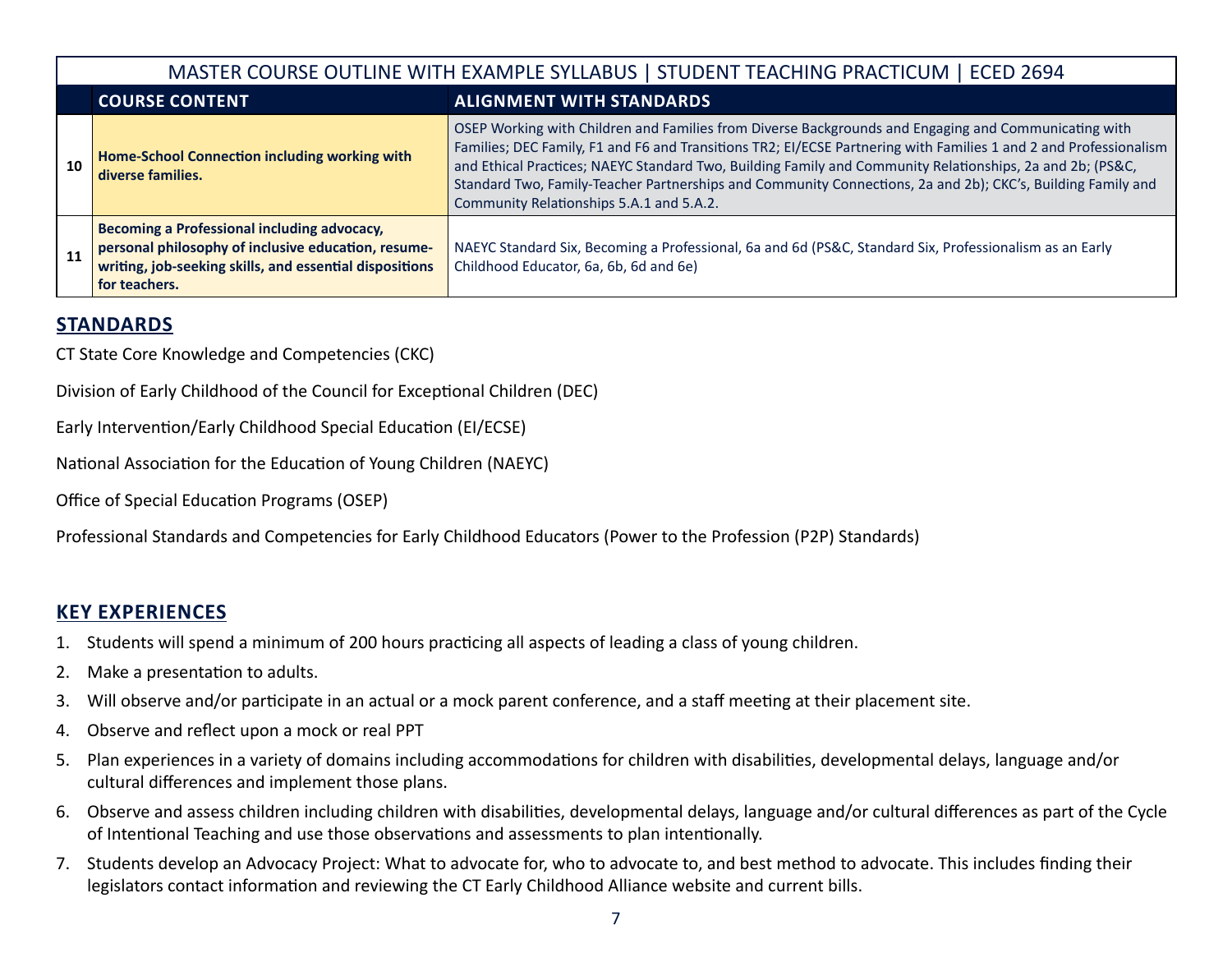- 8. Review of the NAEYC Code of Ethical Conduct and participate in resolving ethical dilemmas both real and hypothetical.
- 9. Professionalism (Reflective journal, resume, philosophy of education)
- 10. Choose, review, and reflect on current early childhood research
- 11. Review, reflect, and resolve guidance and behavior scenarios both actual and hypothetical.
- 12. Use a variety of reflection techniques to understand one's self, colleagues, families.

### **RESOURCES**

#### **Articles**

• IRIS Center Vanderbilt Peabody College What can teachers do to make the classroom environment more conducive to children's learning and development? *<https://iris.peabody.vanderbilt.edu/module/env/cresource/q1/p01/>*

#### **Websites**

- CT Early Childhood Alliance *[http://www.earlychildhoodalliance.com/](https://www.earlychildhoodalliance.com)*
- Connecticut Parent Advocacy Center Connecticut's Resource for Children with Disabilities *[http://cpacinc.org](https://cpacinc.org)*

#### **Videos**

- IEP Meetings (PPT) *<https://www.youtube.com/watch?v=ok0irMNfKmY> <https://www.youtube.com/watch?v=MWnbHPMg2EA>*
- Parent conversations and concerns *[https://www.connectmodules.dec-sped.org/category/module-4-family-professional-partnerships/](https://connectmodules.dec-sped.org/category/module-4-family-professional-partnerships/)*

#### **Children's books**

- Cleversticks by B. Ashley
- Will I have a Friend? by Miriam Cohen
- Carl Goes to Daycare by Alexandra Day
- Lucy's Picture *<https://www.youtube.com/watch?v=RuRhhq5MfMc>*
- Oh, The Places You'll Go by Dr. Suess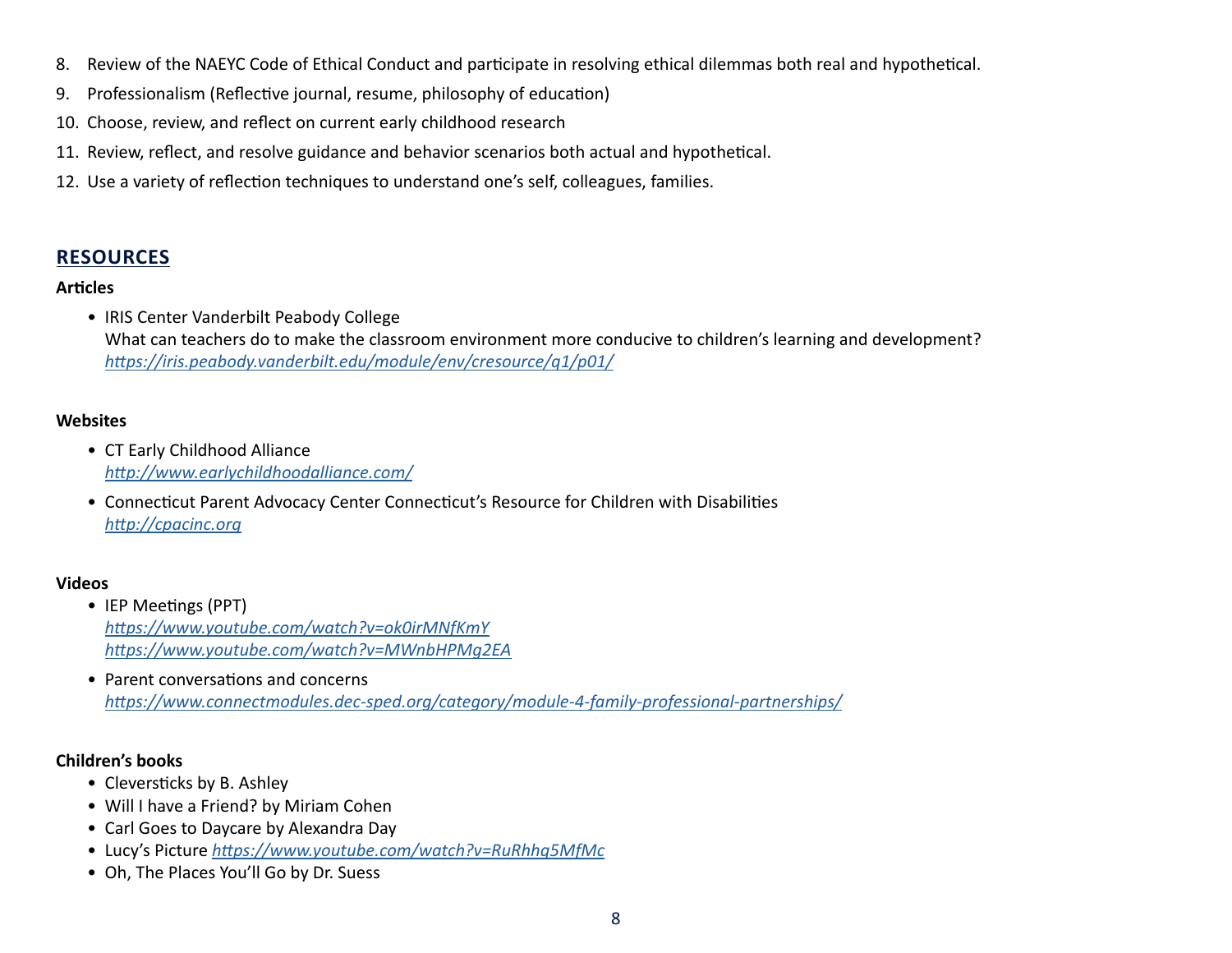- Can I Play, Too? *<https://www.youtube.com/watch?v=wNi7qa8etEU>*
- All Are Welcome Here *<https://www.youtube.com/watch?v=blPOSggB07c>*
- Marisol McDonald Doesn't Match *[https://www.youtube.com/watch?v=NwNUqH\\_rJ\\_o](https://www.youtube.com/watch?v=NwNUqH_rJ_o)*
- I Wish You More by Amy Crouse

#### **Checklists**

• NAEYC Beyond the Journal (2009)

*[http://cispartners.vermont.gov/sites/cis/files/Guidance/Including%20Children%20with%20Special%20Need-%20Are%20You%20and%20](https://cispartners.vermont.gov/sites/cis/files/Guidance/Including%20Children%20with%20Special%20Need-%20Are%20You%20and%20Your%20Childcare%20Program%20Ready%20Section%20C%20Objective%203%20Letter%20A.%20b.pdf) [Your%20Childcare%20Program%20Ready%20Section%20C%20Objective%203%20Letter%20A.%20b.pdf](https://cispartners.vermont.gov/sites/cis/files/Guidance/Including%20Children%20with%20Special%20Need-%20Are%20You%20and%20Your%20Childcare%20Program%20Ready%20Section%20C%20Objective%203%20Letter%20A.%20b.pdf)*

• Anne Arundel Community College self-assessment of essential dispositions for early childhood educators *[https://www.aacc.edu/about/](https://www.aacc.edu/about/schools-of-study/science-technology-and-education/teacher-education-and-child-care-institute/disposition-survey/) [schools-of-study/science-technology-and-education/teacher-education-and-child-care-institute/disposition-survey/](https://www.aacc.edu/about/schools-of-study/science-technology-and-education/teacher-education-and-child-care-institute/disposition-survey/)*

#### • Review from 210

CT Early Learning and Development Standards (ELDS) CT Documentation and Observation Teaching System (DOTS)

• CARA's Kit

*[https://inclusioninstitute.fpg.unc.edu/sites/inclusioninstitute.fpg.unc.edu/files/handouts/Milbourne%20Generic%20handout%20for%20](https://inclusioninstitute.fpg.unc.edu/sites/inclusioninstitute.fpg.unc.edu/files/handouts/Milbourne%20Generic%20handout%20for%20adaptations%20presentations%20correct%20hierarchy_0.pdf) [adaptations%20presentations%20correct%20hierarchy\\_0.pdf](https://inclusioninstitute.fpg.unc.edu/sites/inclusioninstitute.fpg.unc.edu/files/handouts/Milbourne%20Generic%20handout%20for%20adaptations%20presentations%20correct%20hierarchy_0.pdf)* (Handout)

FPG Inclusion Institute PDF Presentation

*[https://inclusioninstitute.fpg.unc.edu/sites/inclusioninstitute.fpg.unc.edu/files/handouts/Milbourne\\_SA%20CARAs%20Kit%20NECTAC%20](https://inclusioninstitute.fpg.unc.edu/sites/inclusioninstitute.fpg.unc.edu/files/handouts/Milbourne_SA%20CARAs%20Kit%20NECTAC%202012.pdf) [2012.pdf](https://inclusioninstitute.fpg.unc.edu/sites/inclusioninstitute.fpg.unc.edu/files/handouts/Milbourne_SA%20CARAs%20Kit%20NECTAC%202012.pdf)*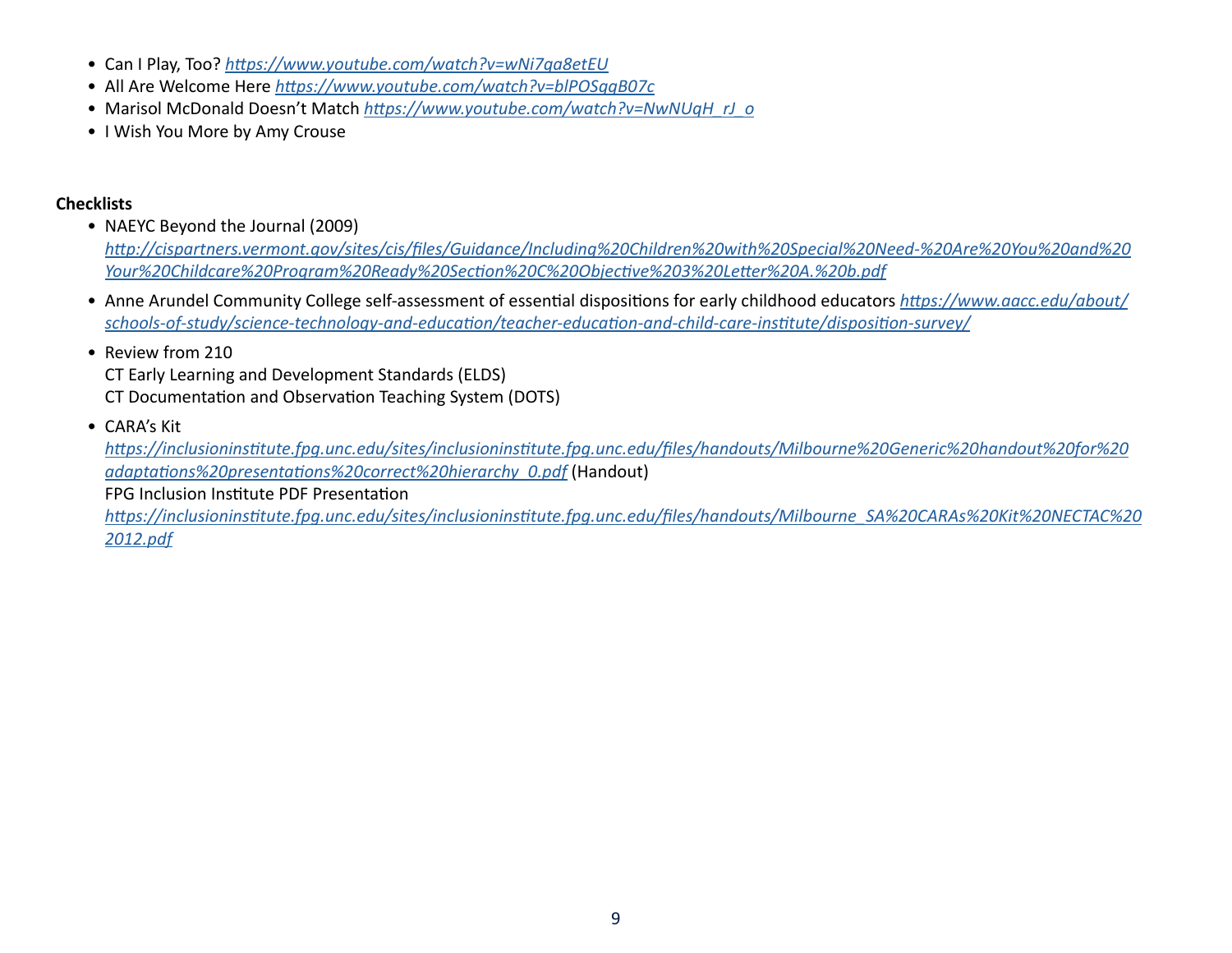|                         |                                                                                                                                                                                                                                                                                                                                                                                                                                         |                                                   | MASTER COURSE OUTLINE WITH EXAMPLE SYLLABUS   STUDENT TEACHING PRACTICUM   ECED 2694                                                                                                                                                                                                                                                                                                                                                                                                     |                                                            |
|-------------------------|-----------------------------------------------------------------------------------------------------------------------------------------------------------------------------------------------------------------------------------------------------------------------------------------------------------------------------------------------------------------------------------------------------------------------------------------|---------------------------------------------------|------------------------------------------------------------------------------------------------------------------------------------------------------------------------------------------------------------------------------------------------------------------------------------------------------------------------------------------------------------------------------------------------------------------------------------------------------------------------------------------|------------------------------------------------------------|
| <b>DATE</b>             | <b>TOPIC AND LEARNING ACTIVITY</b>                                                                                                                                                                                                                                                                                                                                                                                                      | <b>ALIGNMENT WITH</b><br><b>COURSE OBJECTIVES</b> | <b>ASSIGNMENTS</b>                                                                                                                                                                                                                                                                                                                                                                                                                                                                       | <b>ALIGNMENT</b><br><b>WITH STUDENT</b><br><b>OUTCOMES</b> |
| <b>Week</b><br>1        | <b>Review syllabus and expectations including</b><br><b>Code of Ethics</b><br>*Review of the NAEYC Code of Ethical Conduct Ethics and<br>participate in resolving ethical dilemmas both real and<br>hypothetical.                                                                                                                                                                                                                       | C.0.9                                             | Resolve conflicts (real and/or hypothetical) using the<br>NAEYC Code of Ethical Conduct.                                                                                                                                                                                                                                                                                                                                                                                                 | S.0.9                                                      |
| $\overline{\mathbf{2}}$ | Review child development theories and practices from<br>previous courses                                                                                                                                                                                                                                                                                                                                                                | C.0.1                                             | *Review past and Create a new personal philosophy<br>of inclusive education with connections to established<br>theories                                                                                                                                                                                                                                                                                                                                                                  | S.O. 1, 11                                                 |
| 3                       | Discuss the importance of collaboration and<br>consultation with professionals for the benefit of<br>all children including children with disabilities,<br>developmental delays, language and/or cultural<br>differences.                                                                                                                                                                                                               | C.0.3                                             | *Observe or participate in a PPT.<br><b>IEP Meeting (PPT)</b><br>https://www.youtube.com/watch?v=ok0irMNfKmY<br>and/or<br>https://www.youtube.com/watch?v=MWnbHPMg2EA                                                                                                                                                                                                                                                                                                                    | SO <sub>3</sub>                                            |
| 4                       | Discuss the classroom environment including how it<br>addresses children with disabilities, developmental<br>delays, language and cultural differences and what<br>impact can the teacher have on the environment.<br>(Handout)<br><b>FPG Inclusion Institute PDF Presentation</b><br>https://inclusioninstitute.fpq.unc.edu/sites/inclusioninstitute.fpq.unc.<br>edu/files/handouts/Milbourne_SA%20CARAs%20Kit%20NECTAC%20<br>2012.pdf | C.0.2, 8                                          | Review the physical environment of the classroom in<br>which they are working and reflect on how it was (or<br>was not) established as a physically and emotionally<br>safe learning environment that promotes physical,<br>social, emotional, aesthetic and cognitive development<br>and learning for all children including children with<br>disabilities, developmental delays, language and/or<br>cultural differences. Demonstrate ways to improve or<br>maintain this environment. | S.0.2, 8                                                   |
| 5                       | The Cycle of Intentional Teaching: Planning,<br>Implementing, Observing, and Assessing.                                                                                                                                                                                                                                                                                                                                                 | CO <sub>4</sub>                                   | <b>NAEYC Beyond the Journal (2009)</b><br>http://cispartners.vermont.gov/sites/cis/files/Guidance/Including%20<br>Children%20with%20Special%20Need-%20Are%20You%20and%20<br>Your%20Childcare%20Program%20Ready%20Section%20C%20<br>Objective%203%20Letter%20A.%20b.pdf<br>*Use Checklist from Quality Star NY adapted from NAEYC<br>and "Are We Supporting Diversity? A Tool for Reflection<br>and Dialoque" Work/Family Directions, Inc.                                                | S.0.2, 8                                                   |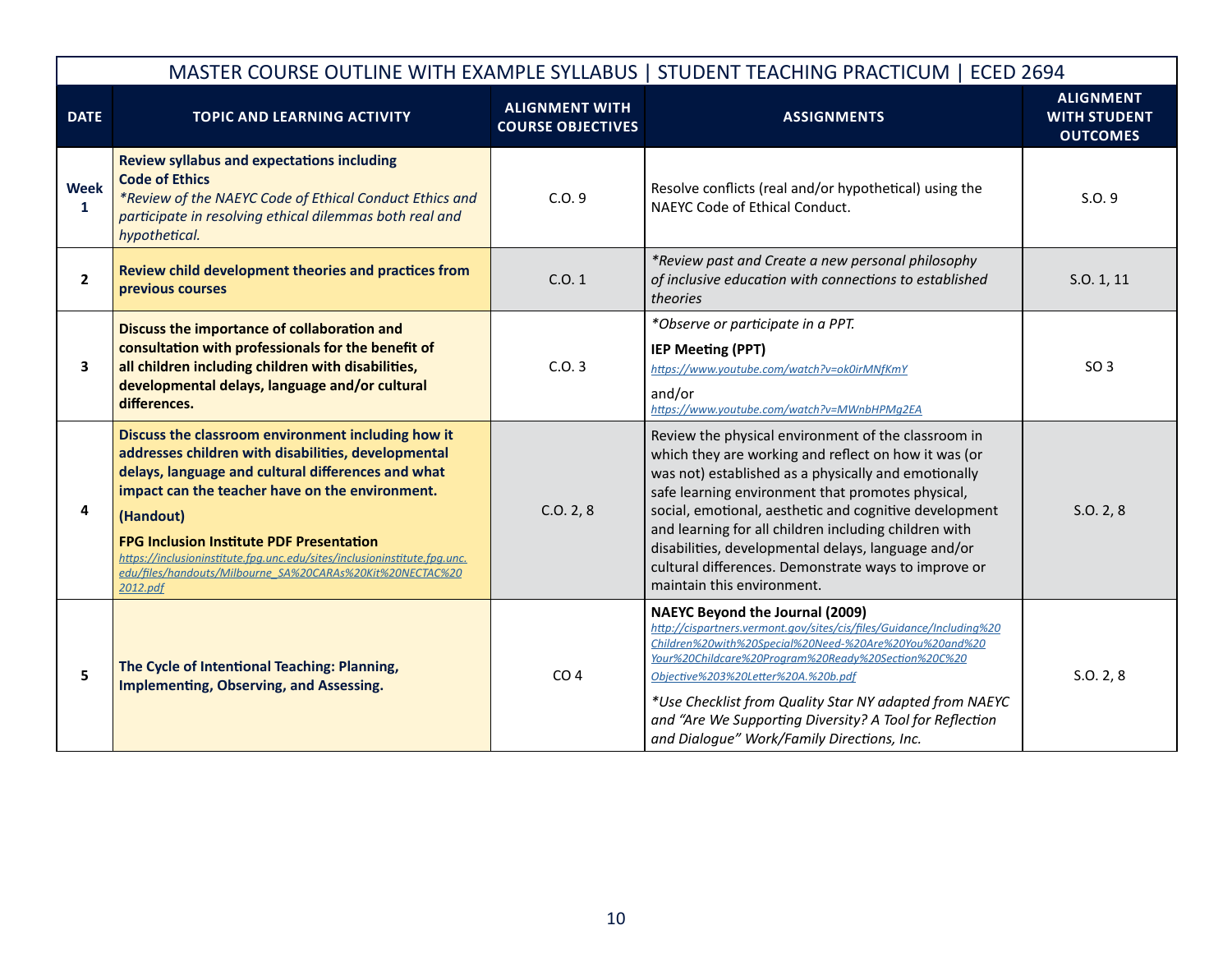|                |                                                                                                                                                                                                                                                                                                                                                                                                                                                                       |                                                   | MASTER COURSE OUTLINE WITH EXAMPLE SYLLABUS   STUDENT TEACHING PRACTICUM   ECED 2694                                                                                                                                                                                                                                                                           |                                                            |
|----------------|-----------------------------------------------------------------------------------------------------------------------------------------------------------------------------------------------------------------------------------------------------------------------------------------------------------------------------------------------------------------------------------------------------------------------------------------------------------------------|---------------------------------------------------|----------------------------------------------------------------------------------------------------------------------------------------------------------------------------------------------------------------------------------------------------------------------------------------------------------------------------------------------------------------|------------------------------------------------------------|
| <b>DATE</b>    | <b>TOPIC AND LEARNING ACTIVITY</b>                                                                                                                                                                                                                                                                                                                                                                                                                                    | <b>ALIGNMENT WITH</b><br><b>COURSE OBJECTIVES</b> | <b>ASSIGNMENTS</b>                                                                                                                                                                                                                                                                                                                                             | <b>ALIGNMENT</b><br><b>WITH STUDENT</b><br><b>OUTCOMES</b> |
| 6              | <b>Developmentally Appropriate Learning Experience</b><br>Plans based on knowledge of individual children,<br>State standards, domains and content areas including,<br>teaching strategies, home-school connection, and<br>accommodations for all children including children with<br>disabilities, developmental delays, language and/or<br>cultural differences.<br><b>Children's book:</b><br><b>Lucy's Picture</b><br>https://www.youtube.com/watch?v=RuRhhq5MfMc | $CO1$ , 5                                         | Develop (and later in the semester, implement)<br>Developmentally Appropriate Learning Experience Plans                                                                                                                                                                                                                                                        | SO 1, 4, 5, 10                                             |
| $\overline{7}$ | <b>Observation and assessment of children including</b><br>children with disabilities, developmental delays,<br>language and/or cultural differences<br><b>CARA's Kit</b><br>https://inclusioninstitute.fpg.unc.edu/sites/inclusioninstitute.fpg.unc.<br>edu/files/handouts/Milbourne%20Generic%20handout%20for%20<br>adaptations%20presentations%20correct%20hierarchy 0.pdf<br><b>Children's Book:</b><br><b>Cleversticks by Bernard Ashley</b>                     | CO <sub>6</sub>                                   | * Observe and Assess children including children with<br>disabilities, developmental delays, language and/or<br>cultural differences.<br><b>CARA's Kit</b><br>https://inclusioninstitute.fpg.unc.edu/sites/inclusioninstitute.fpg.unc.<br>edu/files/handouts/Milbourne%20Generic%20handout%20for%20<br>adaptations%20presentations%20correct%20hierarchy 0.pdf | S.O. 4, 6                                                  |
| 8              | <b>Discuss Advocacy for children and families of children</b><br>including children with developmental disabilities,<br>developmental delays, language and/or cultural<br>differences<br><b>CT Parent Advocacy Center</b><br>http://cpacinc.org<br><b>CT Early Childhood Alliance</b><br>http://www.earlychildhoodalliance.com/                                                                                                                                       | C.0.11                                            | *Develop an Advocacy Project: What to advocate for,<br>who to advocate to, and best method to advocate. This<br>includes finding their legislators contact information and<br>reviewing the CT Early Childhood Alliance website and<br>current bills.                                                                                                          | S.O. 11                                                    |
| 9              | Discuss responsive teaching and the importance of<br>relationships. Including Classroom management,<br>the role of guidance, problem-solving and conflict<br>resolution to support all children including children with<br>disabilities, developmental delays, language and/or<br>cultural differences.<br><b>Children's Book:</b><br>Will I Have a Friend? By Miriam Cohen                                                                                           | CO <sub>7</sub>                                   | *Teaching and facilitating positive social skills and<br>interaction between and among adults and children<br>including people with disabilities, developmental delays,<br>language and/or cultural differences using real or<br>hypothetical scenarios                                                                                                        | S.0.7                                                      |